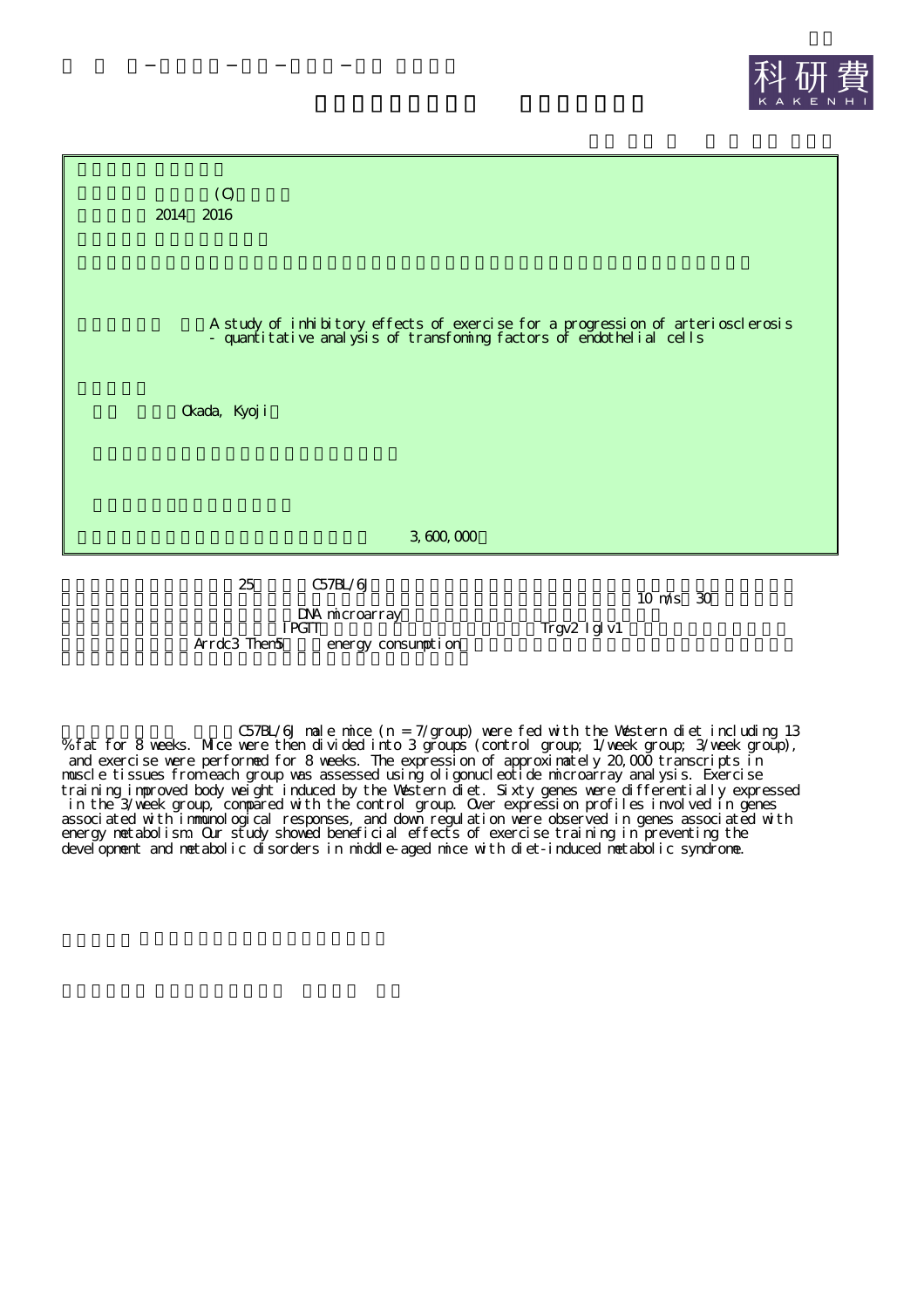| 40                                                                                                                             |                                                                                                                                  |
|--------------------------------------------------------------------------------------------------------------------------------|----------------------------------------------------------------------------------------------------------------------------------|
|                                                                                                                                | 10<br>C57BL/6J<br>$\overline{(\ }$<br>)40<br>25<br>Western                                                                       |
| Lectin-like oxidized LIL receptor-1<br>LOK <sub>1</sub><br>LOK <sub>1</sub><br>LDL<br>L(X <sub>1</sub> )<br>L(X <sub>1</sub> ) | $2-3$<br>$20 \pm 2$<br>$7\;$ 00 19 $\;$<br>12<br>19 00 7 00<br>$\infty$                                                          |
| LOK1<br>L(X <sub>1</sub> )                                                                                                     | $\mathbf{1}$<br>65% OMX<br>$10 \text{ m/s}$<br>30                                                                                |
| $eN\mathcal{S}$<br><b>PPAR-</b><br>L(X <sub>1</sub> )<br>$e\mathbf{X}\mathbf{S}$<br><b>PPAR-</b>                               | $\bf 8$<br>41<br>Intraperitoreal glucose tolerance<br>test (IPGIT)<br><b>IPGIT</b><br>$\pmb{30}$<br>$\boldsymbol{\omega}$<br>120 |
|                                                                                                                                | <b>IRGIT</b><br>NeuroSci ence                                                                                                    |

 $\overline{\phantom{a}}$ 

30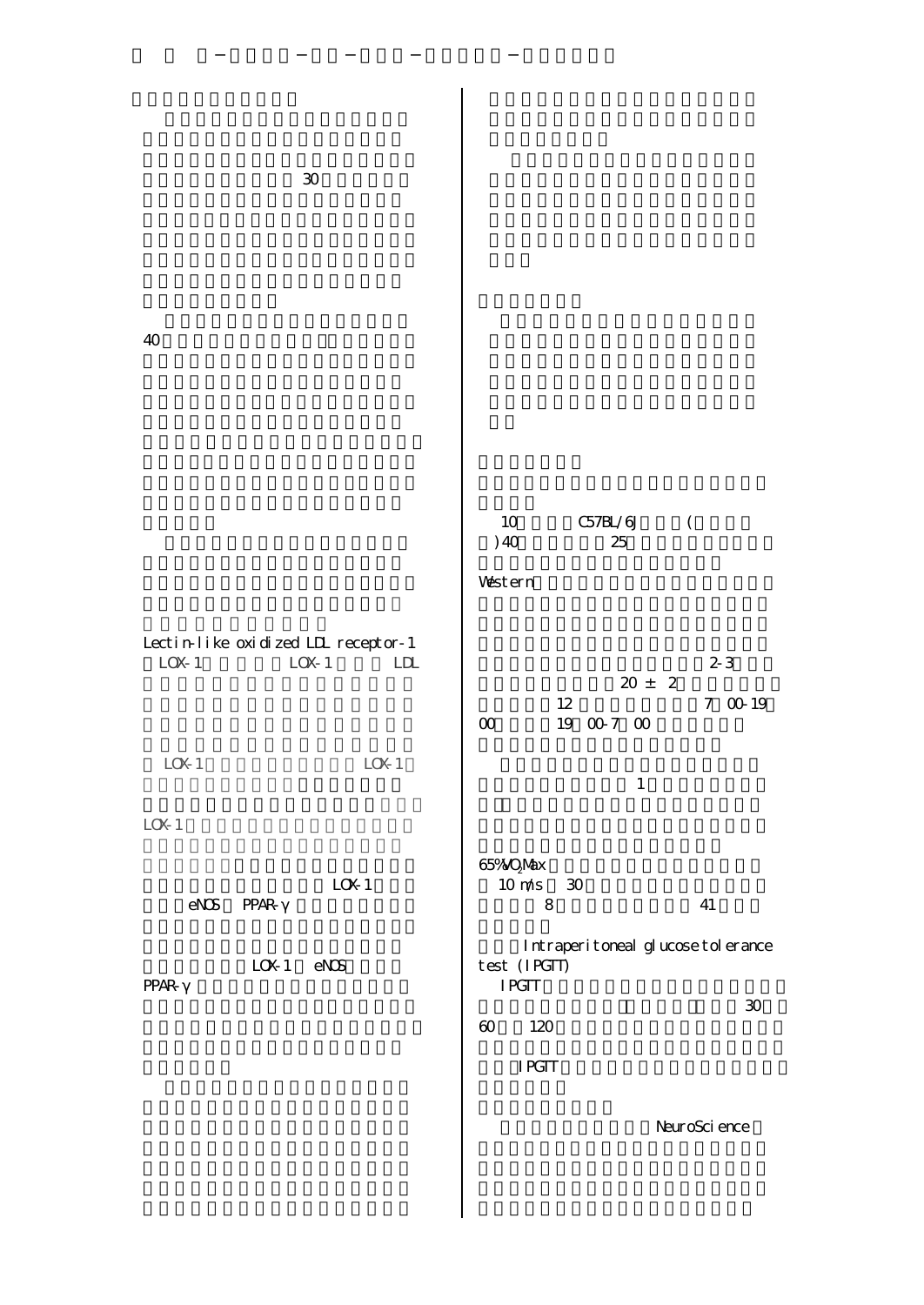metabolic syndrome

| ,<br>freezing<br>36                           | 10<br>snap                     |                     |                               |                                    |
|-----------------------------------------------|--------------------------------|---------------------|-------------------------------|------------------------------------|
|                                               | $4 \mu$                        | Gene<br>Symbol      | Fold<br>(3/w)<br>VS.<br>Ctrl) | Gene_Description                   |
| HE                                            | <b>PPAR-</b>                   | Trgy2               | 34                            | T cell receptor gamma variable 2   |
| $L(X1)$ eN $S$                                |                                | Igv1                | 31                            | immunoglobulin lambda variable 1   |
|                                               |                                | Cd3g                | 31                            | CD3 antigen, gamma polypeptide     |
|                                               |                                | Traj37              | 28                            | T cell receptor alpha joining 37   |
| DNA microarray                                |                                | Tcrg-V4             | 23                            | T cell receptor gamma, variable 4  |
| DNA microarray                                | <b>RNA</b>                     | Traj22              | 21                            | T cell receptor alpha joining 22   |
|                                               |                                | Arrdc <sub>3</sub>  | 25                            | arrestin domain containing 3       |
|                                               |                                | Them5               | $\boldsymbol{2}$              | thioesterase superfamily member 5  |
|                                               |                                | Mr29a               | 21                            | microRNA 29a                       |
| <b>IPGIT</b>                                  | $\boldsymbol{\omega}$<br>120   | n R5s213            | 23                            | nuclear encoded rRNA 5S 213        |
|                                               |                                | Slc15a2             | 24                            | solute carrier family 15           |
|                                               |                                | H <sub>spa1</sub> b | 2                             | heat shock protein 1B              |
|                                               |                                | Prg4                | 24                            | proteoglycan 4                     |
|                                               |                                | Trim63              | 21                            | tripartite motif-containing 63     |
|                                               |                                | Zfp273              | 28                            | zinc finger protein 273            |
|                                               |                                | BC094916            | 2                             | cDNA sequence BC094916             |
|                                               | <b>PPAR</b>                    | Hbb b2              | 26                            | hemoglobin, beta adult minor chain |
|                                               |                                | Slc43a1             | 21                            | solute carrier family 43, member 1 |
|                                               |                                | Cep85l              | 22                            | centrosomal protein 85-like        |
| $e\mathbf{X}\mathbf{S}$<br>L(X <sub>1</sub> ) |                                | $Mr1a-2$            | 41                            | microRNA 1a-2                      |
|                                               |                                | Gm25909             | 3                             | predicted gene, 25009              |
| DNA microarray                                | $\boldsymbol{\omega}$<br>Trgv2 | Gm23138             | 28                            | predicted gene, 23138              |
| Igl v1 Cd3g Traj 37 Tcrg-V4                   |                                | Gm25805             | 22                            | predicted gene, 25805              |
| immunoresponse                                |                                | Gm22095             | 21                            | predicted gene, 22095              |
| energy consumpt i on                          | Arrdc3 Then5                   | Mrlet 7f-1          | 21                            | microRNA let7f-1                   |
|                                               |                                | AF357399            | 21                            | snoRNA AF357399                    |
| $N\mathcal{S}$                                |                                | Gml0032             | 21                            | predicted gene 10032               |
|                                               |                                | Gm22519             | 21                            | predicted gene, 22519              |
|                                               |                                |                     |                               |                                    |

Metabolic syndrome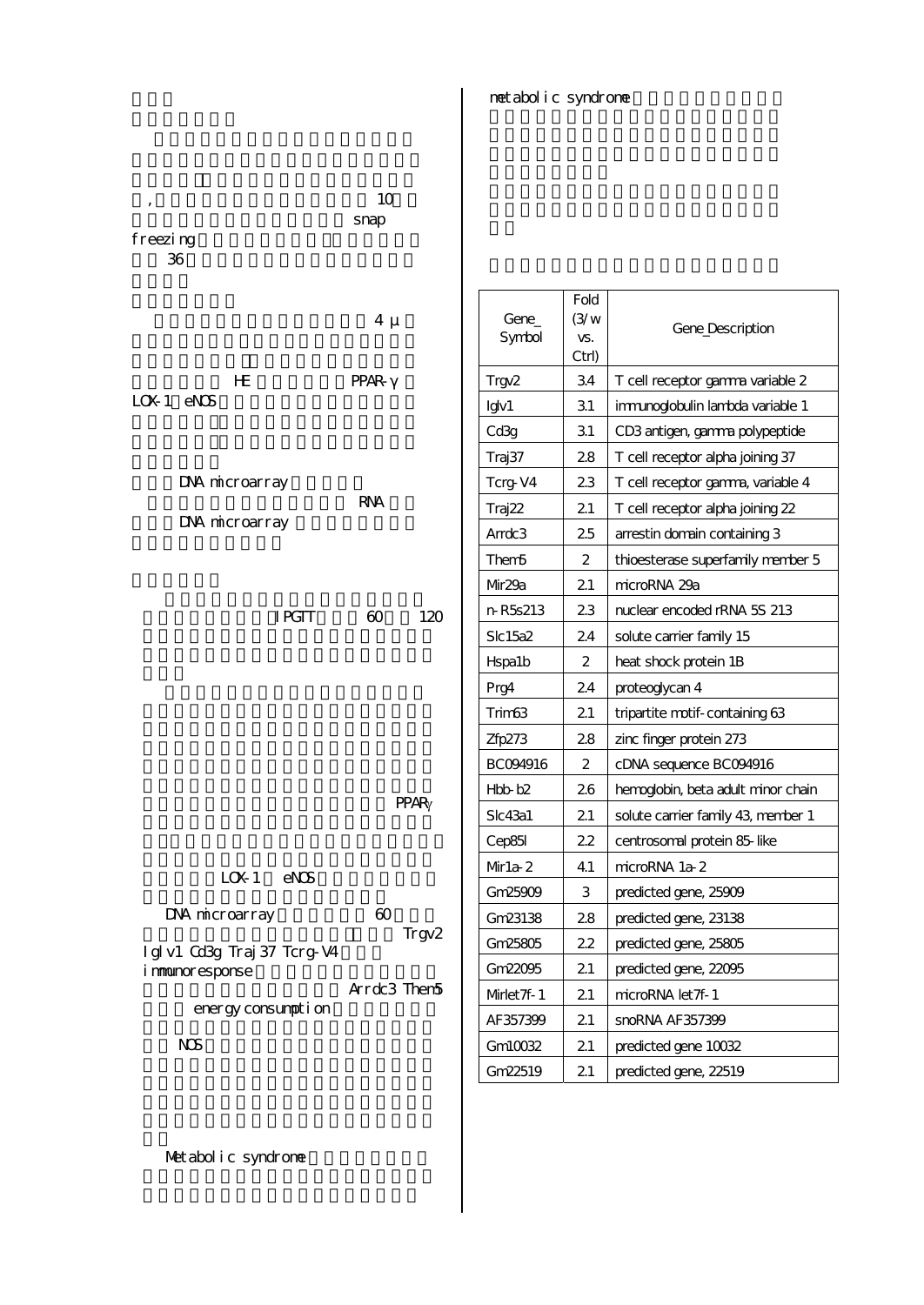| Gene<br>Symbol            | Fold<br>(3/w)<br>VS.<br>Ctrl) | Function                    |  |  |
|---------------------------|-------------------------------|-----------------------------|--|--|
| Mest                      | 016                           | development                 |  |  |
| Scd <sub>2</sub>          | 042                           | fatty acidsformation        |  |  |
| Plin1                     | 039                           | lipid droplets storage      |  |  |
| Tusc <sub>5</sub>         | 033                           | fat metabolism              |  |  |
| Lipf                      | 0 <sub>3</sub>                | neutral lipid metabolism    |  |  |
| Npr3                      | 027                           | related obesity             |  |  |
| Lep                       | 0.157                         | regulation of body weight   |  |  |
| Nmk <sub>2</sub>          | 0.36                          | NAD metabolism              |  |  |
| Nnat                      | 0396                          | nervous system<br>formation |  |  |
| Ptger3                    | 038                           | neurons                     |  |  |
| Mr194<br>2                | 041                           | stability of mRNAs          |  |  |
| Sfrp5                     | 0 <sub>4</sub>                | Wrt signaling               |  |  |
| Fads3                     | 044                           | molecular oxygen            |  |  |
| Serpina <sub>3</sub><br>с | 032                           | inhibit cathepsin G         |  |  |
| Acta <sub>2</sub>         | 049                           | Cell motility               |  |  |
| Col15a1                   | 049                           | Stabilizes microvessels     |  |  |
| 045<br>Ifi44              |                               | form microtubular           |  |  |
|                           |                               | structures.                 |  |  |
|                           |                               | peripheral myelin sheath    |  |  |
| Mpz                       | 037                           | form                        |  |  |
| Hр                        | Q <sub>19</sub>               | intestinal permeability     |  |  |
| Trp53i11                  | 049                           | Tumor induced protein       |  |  |
| Gm2257<br>7               | 049                           | Unknown                     |  |  |
| Gm2210<br>5               | 049                           | Unknown                     |  |  |
| Gm2293<br>9               | 047                           | Unknown                     |  |  |
| Mir883a                   | 044                           | Unknown                     |  |  |
| Gm2566                    |                               |                             |  |  |
| 9                         | 044                           | Unknown                     |  |  |
| Gm1094                    |                               |                             |  |  |
| $\overline{4}$            | 041                           | Unknown                     |  |  |
| $Igkv14-1$<br>26          | 03                            | Unknown                     |  |  |
| Tmem45<br>b               | 028                           | Unknown                     |  |  |

2

- 1. Moraes-Silva IC, Mostarda C, Moreira ED, et al. Preventive role of exercise training in autonomic, hemodynamic, and metabolic parameters in rats under high risk of metabolic syndrome development. J Appl Physiol 2013;114:786-91.
- 2. Inoue N, Okamura T., Kokubo Y, et al. LOX Index, a novel predictive biochemical marker for coronary heart disease and stroke. Clin Chem 2010:56:550-8.
- 3. Drew B, Leeuwenburgh C. Aging and the role of reactive nitrogen species. Ann N Y Acad Sci. 2002;959:66-81.

1

2017

1

0

(1)

Okada Kyoji

10185431